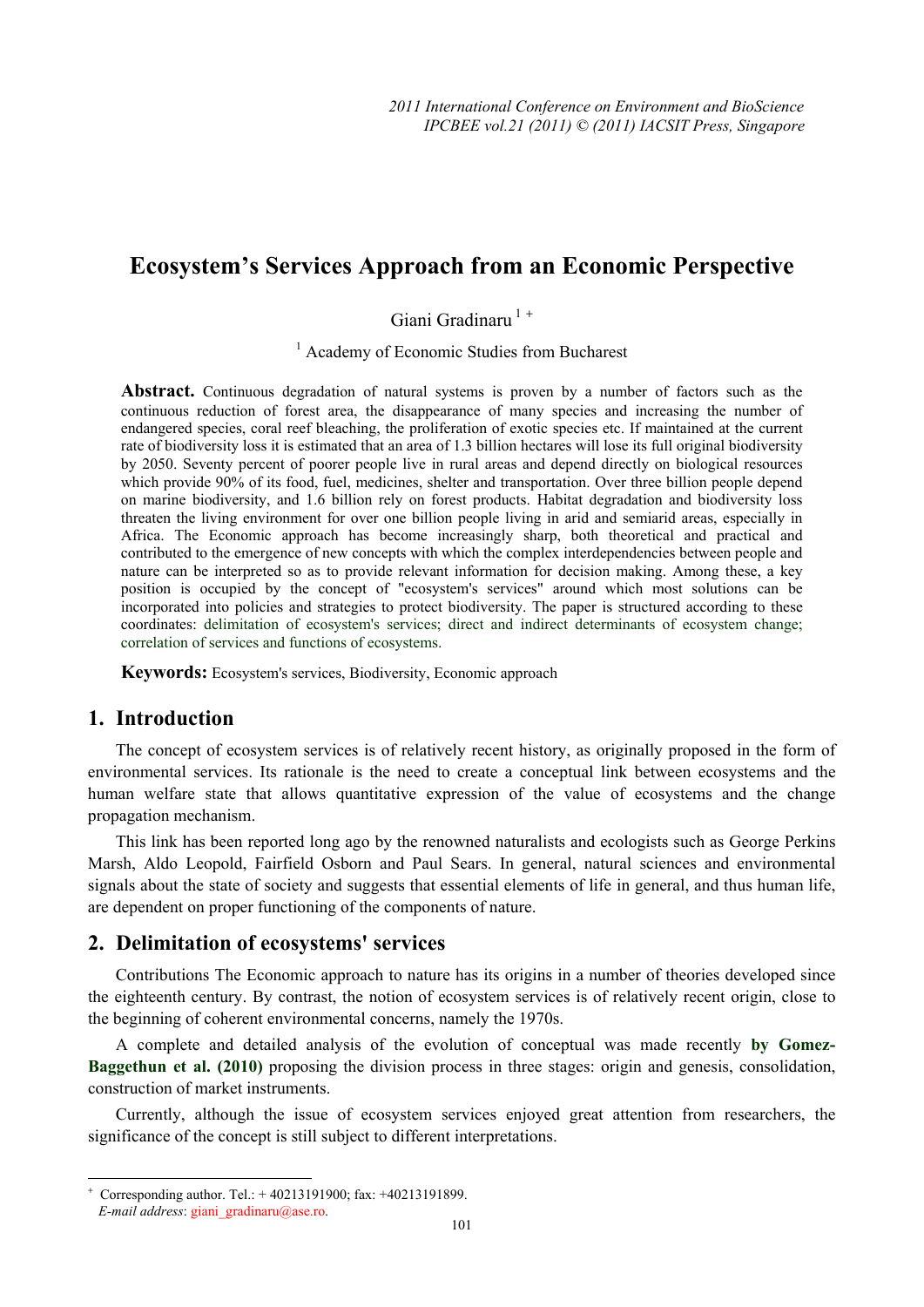**1.** Ecosystem services are the flows of materials, energy and information from natural capital stocks which combine with manufactured and human capital services to produce human welfare **(Costantza and colab., 1997)**.

**2.** Processes by which the environment produces resources that are considered free of people, such as clean water, timber, habitat, pollination **(American Ecological Society, 2000)**.

**3.** Ecosystem services are benefits that people obtain from ecosystems. **(MEA, 2005; TEEB, 2008)**.

**4.** Are components of natural ecosystems services consumed or used directly to produce human welfare **(Boyd and Banzhaf, 2006)**.

**5.** Conditions and processes through which natural ecosystems and species that are part of them, and necessary for human life. For example, providing clean water, maintaining a constant atmosphere (carbon sequestration), pollination of crops and flora, fulfilling the needs of cultural, spiritual and intellectual people **(FAO, 2008)**.

Definitions from *Box 1*, reveal at least three meanings. Such flows are ecosystem services/ processes, benefits, and components. In the first case, decisions should be directed to the maintenance of such an intensity deemed appropriate, in the second would introduce how they contribute to human welfare (utilitarian approach), while in the third case targets should be expressed in a large stock (natural capital). In the light of quantitative analysis it is important to clarify these issues and the emphasis is on the last option, which may correlate with enough accuracy benefits.

**Costantza and colab. (1997)** identified 17 ecosystem services. The list of ecosystem services has been finalized taking into account the large classes of natural capital that are essential for human welfare, namely those for which qualitative or quantitative change may impact on welfare. Such changes include small changes in large scale and small scale changes. For example, relatively small changes in atmospheric composition (scale - global) can affect the viability and welfare of the global population, and large changes in species structure of forest ecosystems (small scale - local, regional) can degrade ecosystems having an impact on benefits and costs of human activities.

**MEA (2005)** identifies 24 ecosystem services that we grouped into four categories. Thus, ecosystem services are:

- Providing services for the life of material resources (food, freshwater, timber, fiber etc.);
- Regulating services (climate, invasions, pollination, natural hazards, erosion etc.);
- Cultural services (spiritual and religious values, education and inspiration, aesthetic and recreational values etc.);
- Support services (primary production, biogeochemical cycles, soil formation etc.).

#### **3. Direct and indirect determinants of ecosystem change**

The determinants are represented by natural and human factors that directly or indirectly cause changes in an ecosystem. Unequivocally they are influences on the ecosystem and are a direct determinant. More diffuse determinants act indirectly by altering one or more as determined directly. The main determinants of an ecosystem change can be Indirect such as: population (demographic), economic, social and political factors, key scientific and technological, and cultural and religious factors. With regard to the direct determinants, climate change, use of fertilizers, land conversion and habitat change resulting from invasive species and pathogens can be considered as a priority.

A change of ecosystem services is almost always caused by multiple determinants, which interact with one another. In addition, changes in ecosystem services can have a feedback effect, in turn influencing the determinants characteristics. Among these we mention the formation of new oportunities and constraints for land use, institutional changes in response to perceived and anticipated resource degradation.

#### **4. Services-functions corelation of the ecosystems**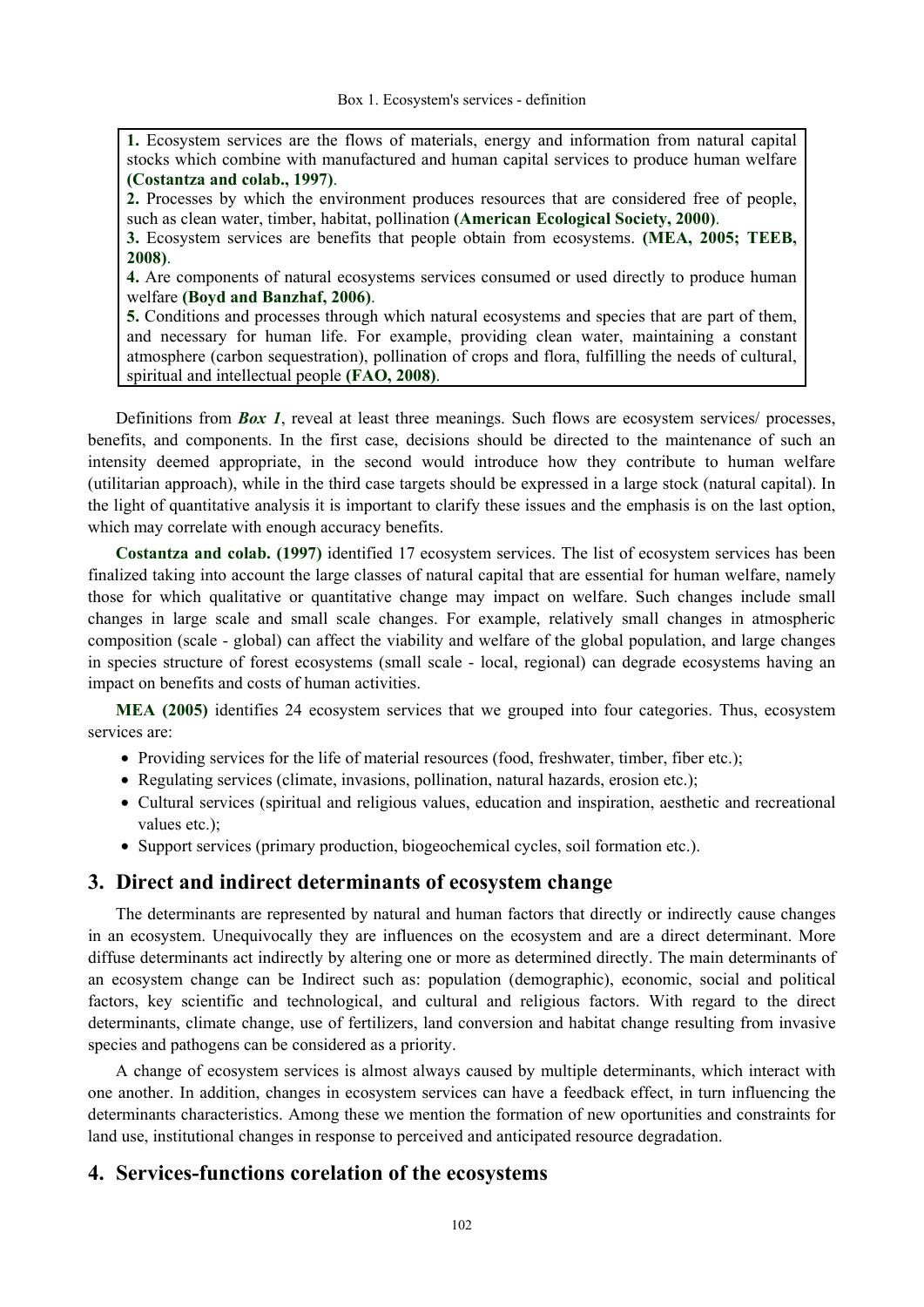"Ecosystem's services" is a relatively new approach developed as a result of economic pressure, and in turn, was adopted because it proved to be the most suitable in relation to the determinants of ecosystem degradation. In essence, it reflects an anthropocentric position in which nature is in service to humanity. In contrast, "ecosystem function" is a well-defined concept of ecology to describe the purpose of ecosystem interactions with the system at its higher level - the biosphere. To the extent that instead using an anthropocentric view ecocentrica practically overlapping functions and ecosystem services, because the company is one of the components of the biosphere, such as the welfare state is directly linked to the biosphere caused, in turn, the ecosystem functions.

Linking ecosystem services-functions is discussed by **Costanza and colab. (1997)** in a reference work for the evolution of the concept of ecosystem services. This distinction between the two concepts uses as the dividing line, utility, based on which there are functions of ecosystems, i.e. results that do not directly contribute to human welfare and ecosystem services, and results directly contributing to human welfare. In other words, the functions are indirect determinants of welfare and services as determined directly.

We next, try to show the correlation between functions and services, grouping of ecosystem functions that contribute to the manifestation of certain services. Such clustering is presented in Table 1.

| <b>Ecosystem's</b><br><b>Services</b>     | <b>Ecosystem's Functions</b>                                                                                                                | <b>Examples</b>                                                                                                                                                                  |  |
|-------------------------------------------|---------------------------------------------------------------------------------------------------------------------------------------------|----------------------------------------------------------------------------------------------------------------------------------------------------------------------------------|--|
| Gas Adjustment                            | $\overline{of}$<br>Adjustment<br>chemical<br>the<br>composition of the atmosphere                                                           | Results of carbon dioxide / oxygen, ozone protection<br>against UVB, sulfur dioxide concentrations                                                                               |  |
| Climate Adjustment                        | Adjustment<br>$\overline{of}$<br>temperature,<br>precipitation and other biologically<br>mediated climatic processes at global<br>and local | Adjustment of greenhouse gas emissions, which<br>affect cloud formation                                                                                                          |  |
| Disturbances<br>Adjustment                | and<br>Empowerment<br>integrity<br>of<br>ecosystem response to environmental<br>fluctuations                                                | Protection against storms, flooding, recovery from<br>drought and other aspects of habitat response to<br>environmental variability mainly controlled by<br>vegetation structure |  |
| Water Adjustment                          | Adjustment of hydrological flows                                                                                                            | Provision of water for agriculture (irrigation) and<br>industry (washing ore) and transportation                                                                                 |  |
| <b>Water Reserve</b>                      | Water storage and retention                                                                                                                 | Provision of water in river basins, reservoirs and<br>groundwater                                                                                                                |  |
| Erosion control and<br>sediment retention | Soil retention in an ecosystem                                                                                                              | Prevention of soil loss by wind erosion, storm or<br>other processes, deposit sediment in lakes and<br>wetlands                                                                  |  |
| Soil's fomation                           | Soil formation processes                                                                                                                    | Altered rocks and accumulation of organic material                                                                                                                               |  |
| Biogeochemical<br>Cycles                  | internal<br>circulation,<br>Storage,<br>processing and acquisition of nutrients                                                             | Nitrogen fixation, nitrogen cycle, phosphorus and<br>other nutrients                                                                                                             |  |
| Waste Treatment                           | Recovery of mobile nutrients and<br>removal or breakdown of substances in<br>excess                                                         | Waste treatment, pollution control, detoxification                                                                                                                               |  |
| Pollination                               | Movement of floral gametes                                                                                                                  | The provision of pollinators for the reproduction of<br>populations of plants                                                                                                    |  |
| Biological control                        | of<br>Adjustment<br>food-population<br>dynamics                                                                                             | Control of key predators on populations of prey<br>species, predators reduce herbivores to top                                                                                   |  |
| Shelter                                   | Habitat for resident populations and in<br>transit                                                                                          | Farms, habitats for migratory species, regional<br>habitat for locally harvested species, or species<br>wintering                                                                |  |
| Food Production                           | of<br>That<br>portion<br>gross<br>primary<br>production that can be extracted as<br>food                                                    | Production of fish, meat, crops, fruit by gathering,<br>hunting, subsistence agriculture and fishing                                                                             |  |
| Raw materials                             | Part of primary production that can be<br>extracted as raw material                                                                         | Production of timber, fuel and feed                                                                                                                                              |  |
| Resurse genetice                          | Sources of biological materials and<br>unique products                                                                                      | Medicinal products for materials science, genes for<br>plant resistance to pathogens and pests of crops,<br>ornamental species (pets, horticultural varieties of                 |  |

| Table 1. Ecosystem's services and functions |  |  |  |  |  |
|---------------------------------------------|--|--|--|--|--|
|---------------------------------------------|--|--|--|--|--|